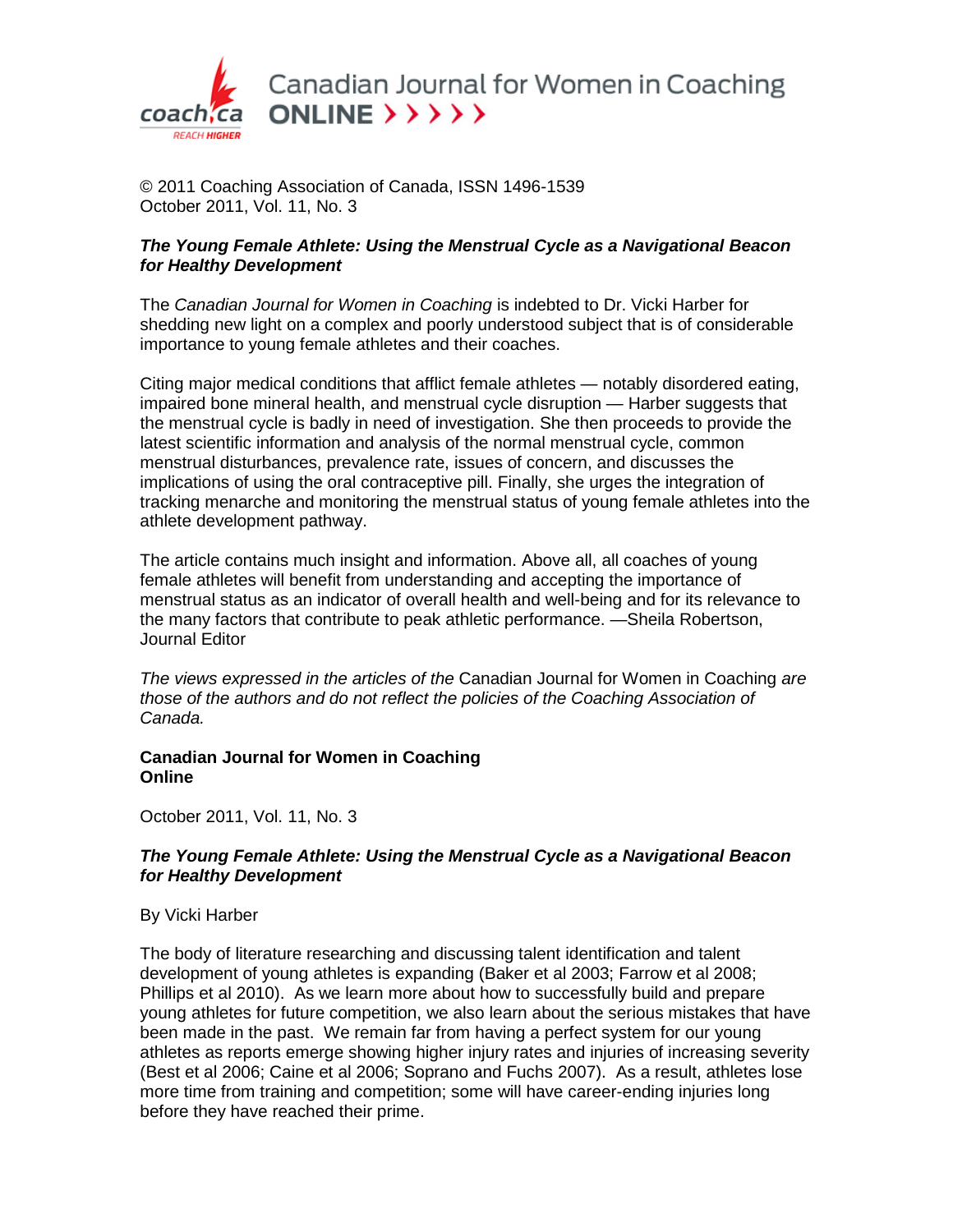Many of our errors in dealing with young athletes are the result of a failure to recognize that they are not fully mature adults. Training programs, equipment, rules, and size of playing area are rarely adjusted to support development of the young athlete. Similarly, the adult definition of success (that is, winning) is unquestioningly applied to most youth sport environments. This and other narrow definitions of success applied to our young athletes are often in direct conflict with what needs to be done to achieve development.

Programs for young boys and girls may not differ substantially, but there are some critical areas where young girls need different support compared to their male counterparts (Harber 2008, 2010). If we continue to ignore these essential areas of development for young female athletes, injury rates will continue to rise, the size of the elite female athlete pool will continue to be slim, and assisting female athletes to reach their potential and provide sustained world-class performances will never be realized.

Since the enactment of Title IX in 1972 in the United States, there has been a marked increase in the number of girls and women participating in sport and physical activity (Kaestner and Xu 2010; Stevenson 2010). Title IX banned sex discrimination in federally-funded educational institutions. Although an American law, the impact of this legislation was felt in Canada. As an example, look at the participation rates of Canadian athletes in the Olympic Games:

"Consider that no women took part in the first modern Games in 1896. Today, the balance remains weighted in favour of men, but it is tilting. At the XXVI Games in 1996 in Atlanta, for example, 97 of the 271 events were open to women, with 11 contested by both genders; 3,626 of the 10,629 athletes were women. Of the 307 Canadian athletes who competed in Atlanta, 154 were women and 153 were men, making this the first Canadian Olympic team ever to consist of more women than men, an impressive shift in a short time."

(http://www.caaws.ca/e/milestones/)

Although the number of women participating in sport and physical activity was increasing, the athlete development strategies and the training programs they engaged in were derived from research studies using young adult white males, 18 to 25 years of age. These programs were then directly applied to female athletes, regardless of age. It was also common for adult training programs to be applied to children and adolescents. An assumption was made that training programs were "one size fits all" and that these programs would provide similar benefits to all athletes, including females, children, and adolescents. This is faulty thinking.

Boys and girls have intrinsic biological differences. As physical activity and sport participation rates of girls and women increased, combined with an expanding body of scientific literature examining the effects of exercise on females, we have gained a better understanding of how to modify training programs for girls and women.

Numerous publications (American College of Sports Medicine 2003; Elliot et al 2010; Renstrom et al 2008) conclude that higher rates of specific musculoskeletal injuries and medical conditions occur in female athletes. These injuries and medical conditions occur as a result of and ultimately influence the athlete's ability to participate in sport. The major musculoskeletal sites affected in female athletes include injuries to the anterior cruciate ligament (ACL), patellofemoral joint (PFJ), and shoulder. The major medical conditions documented in female athletes include disordered eating, impaired bone mineral health, and menstrual cycle disruption. Independently and in combination, these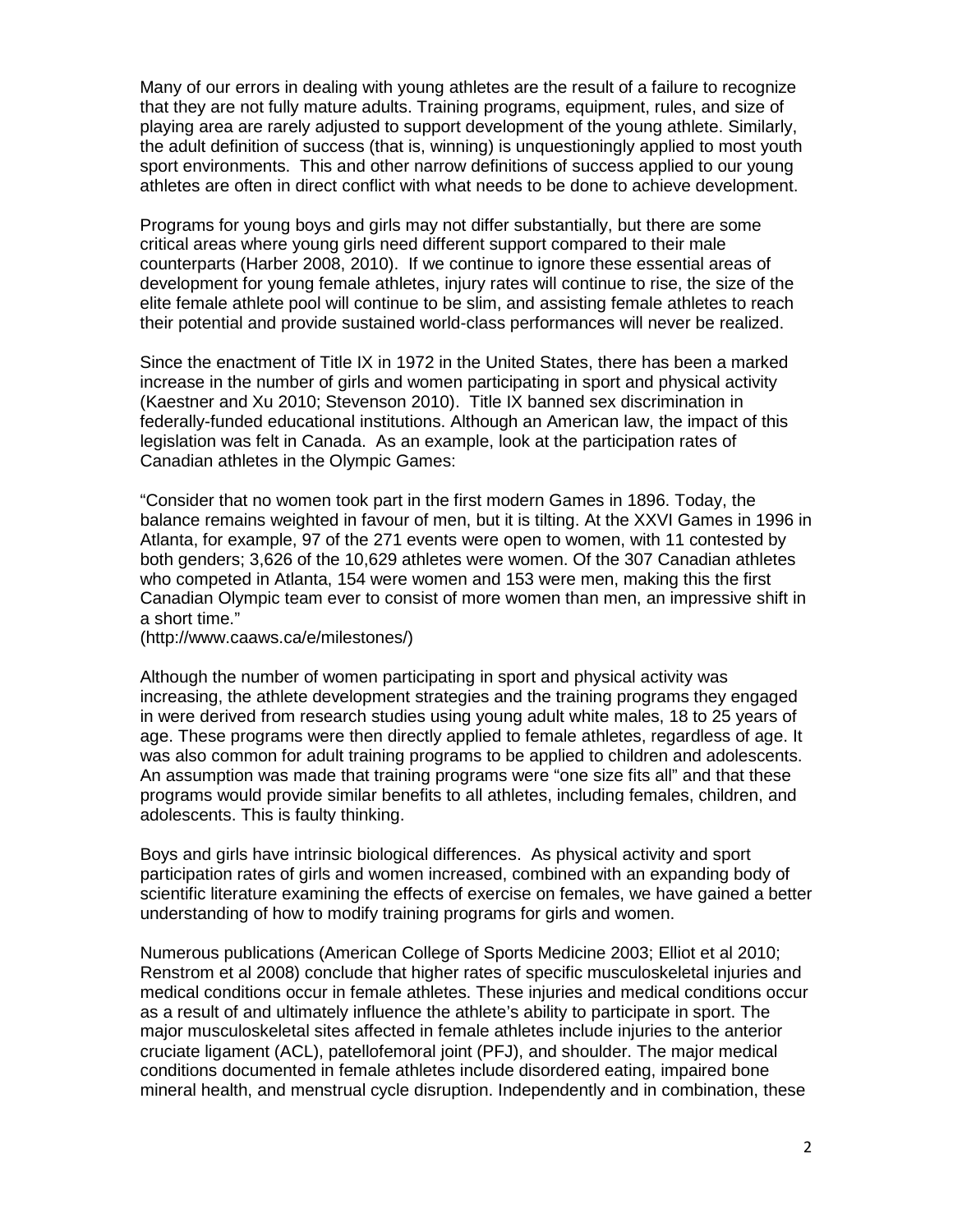injuries and conditions lead to loss of training and competitive opportunities along with other short- and long-term implications (ACSM 2003).

Typically, we view injuries as only those of musculoskeletal origin, such as those described above (ACL, PFJ, and shoulder). These MECHANICAL injuries are most often the result of accidents, sudden impact, and overuse or poor technical execution (Alentorn-Geli et al 2009a, 2009b; Elliot et al 2010; Hewett 2008). Such injuries often lead to a substantial loss of participation and increase an athlete's risk of re-injury.

Much is written about the mechanical injuries and the following review articles are recommended (Alentorn-Geli et al 2009a, 2009b; Elliot et al 2010; Hewett 2008; Renstrom et al 2008; Silvers et al 2005; Silvers and Mandelbaum 2007; Yoo et al 2010).

If we consider and adopt Webster's Dictionary definition of injury as "hurt, damage or loss sustained", we may also include another form of injury, that of an ENERGETIC origin, such as those described above as "medical conditions". These injuries are most often the result of insufficient energy intake, low energy availability (intake does not meet the energetic demands of training and basic needs), or disordered eating.

Some female athletes struggle to balance the needs of their body with the energetic and psychological demands of their sport. Many systems of the body suffer, but major consequences of these energetic insults include impaired reproductive function (for example, amenorrhea) and reduced bone mineral density. While excellent prevention programs have been designed and tested for musculoskeletal- and mechanical-type injuries (FIFA 2010; Renstrom et al 2008; Silvers et al 2005; Silvers and Mandelbaum 2007; Yoo et al 2010), energetic injuries remain under-investigated. Some suggest our social discomfort in discussing issues related to the menstrual cycle underlies the lack of advancement in this area (Stein and Kim 2009).

As these unique issues for female athletes are identified, in no way should this knowledge be used to discourage or reduce the opportunities for girls and women to train and compete at the highest level. In fact, this knowledge should be valued and infused into all programs working with girls and women to avoid these injuries. The advantages of regular participation in sport and physical activity far outweigh any detrimental outcomes. Female athletes have higher self-esteem, better grades, higher graduation rates, less depression, lower rates of teen pregnancy, and engage less in "high-risk behaviors" such as drug use or cigarette smoking (Kaestner and Xu 2010; Stevenson 2010).

### **Revisiting Menstrual Cycle Basics**

"Menstruation in Girls and Adolescents: Using the Menstrual Cycle as a Vital Sign" was published by the American Academy of Pediatrics (2006). This article provides a unique view of menarche, a girl's first menstrual cycle, and the importance of acknowledging its presence along with the value of monitoring the maturation of female reproductive function.

Many parents, young girls, their physicians, coaches, and medical support staff may not know what constitutes a normal menstrual cycle or patterns of bleeding. The menstrual cycle is not a comfortable topic for discussion for most people. For hundreds of years, it was thought to be a disabling feature of women, who became cognitively incompetent and emotionally unstable. This line of thinking also established long-lasting barriers for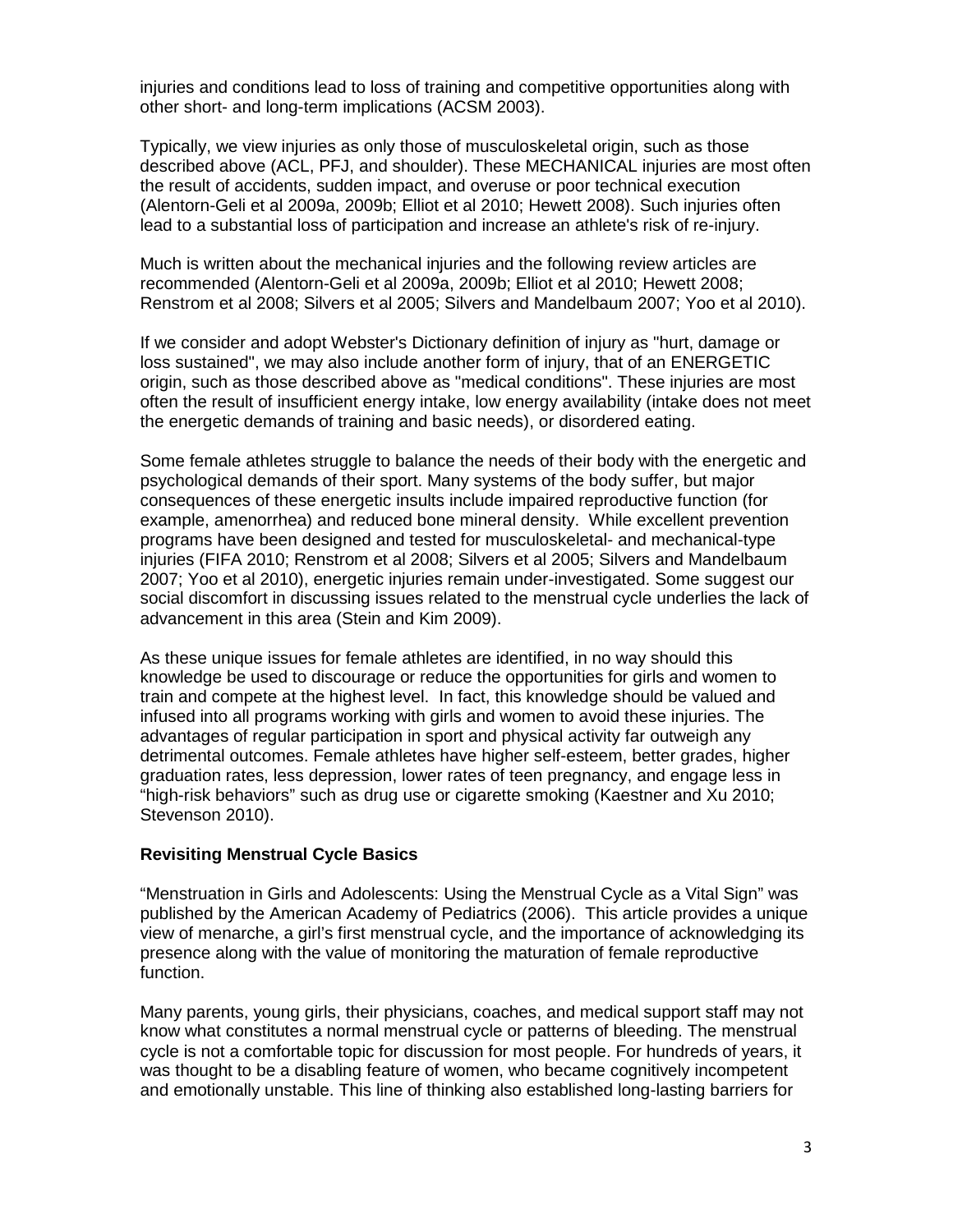girls and women to pursue sport for fear of damaging reproductive potential (Stein and Kim 2009).

Girls who are unfamiliar with what is a normal menstrual cycle will not readily inform their parents about menstrual irregularities. Combined with this is the discomfort in discussing the menstrual cycle openly; it becomes a taboo topic. Yet menarche is an important milestone in physical development.

Some physicians, too, may be unfamiliar with the usual age of menarche, normal ranges for menstrual cycle length, and other characteristics of the menstrual cycle. Physicians with more familiarity or knowledge about these issues are able to deliver information more readily, with less prompting of the young female athlete.

Because development of secondary sex characteristics may begin as early as eight years of age, primary care physicians should include discussions of pubertal development in their visits with patients, their parents, or guardians. This information will inform and educate both patient and parent or guardian about what to expect; young females should understand that menstruation is a normal and essential part of their development.

By including an evaluation of the menstrual cycle as an additional "vital sign", physicians and the medical support staff reinforce its importance and contribution to overall health and wellbeing. Girls who have been educated about menarche and early menstrual patterns will experience less anxiety when they occur (Frank and Williams 1999).

#### **What is a "normal menstrual cycle"?**

Menarche is a late-occurring event during the pubertal years. The sequence of physical changes that takes place during puberty is well-documented (Apter and Hermanson 2002). Menarche occurs following the appearance of breast development, pubic hair, and peak height velocity. Menarche typically occurs within two to three years after thelarche (breast budding).

From the early 1800s to mid-1950s, menarche occurred at increasingly younger ages in the United States and other developed urban populations, but here has been no further decline in the last 40 to 50 years. The median age at menarche is now between 12 to 13 years (12.43 yrs) with current statistics showing that 10% of girls are menstruating at 11.11 years; 90% are menstruating by 13.75 years. An evaluation of primary amenorrhea should be considered for any adolescent who has not reached menarche by 15 years of age or within three years of thelarche. Lack of breast development by 13 years of age should also be evaluated.

The normal menstrual cycle in young females is characterized as follows (American Academy of Pediatrics 2006):

Menarche (median age): 12.43 years Mean cycle interval: 32.3 days in first gynecological year Menstrual cycle interval: typically 21 to 45 days Menstrual flow length:  $\leq 7$  days Menstrual product use: 3 to 6 pads or tampons per day

### **How is cycle length and ovulation characterized?**

Menstrual cycles are typically irregular through adolescence. Many early menstrual cycles are characterized by anovulatory cycles (Venturoli et al 1987, 1992). An early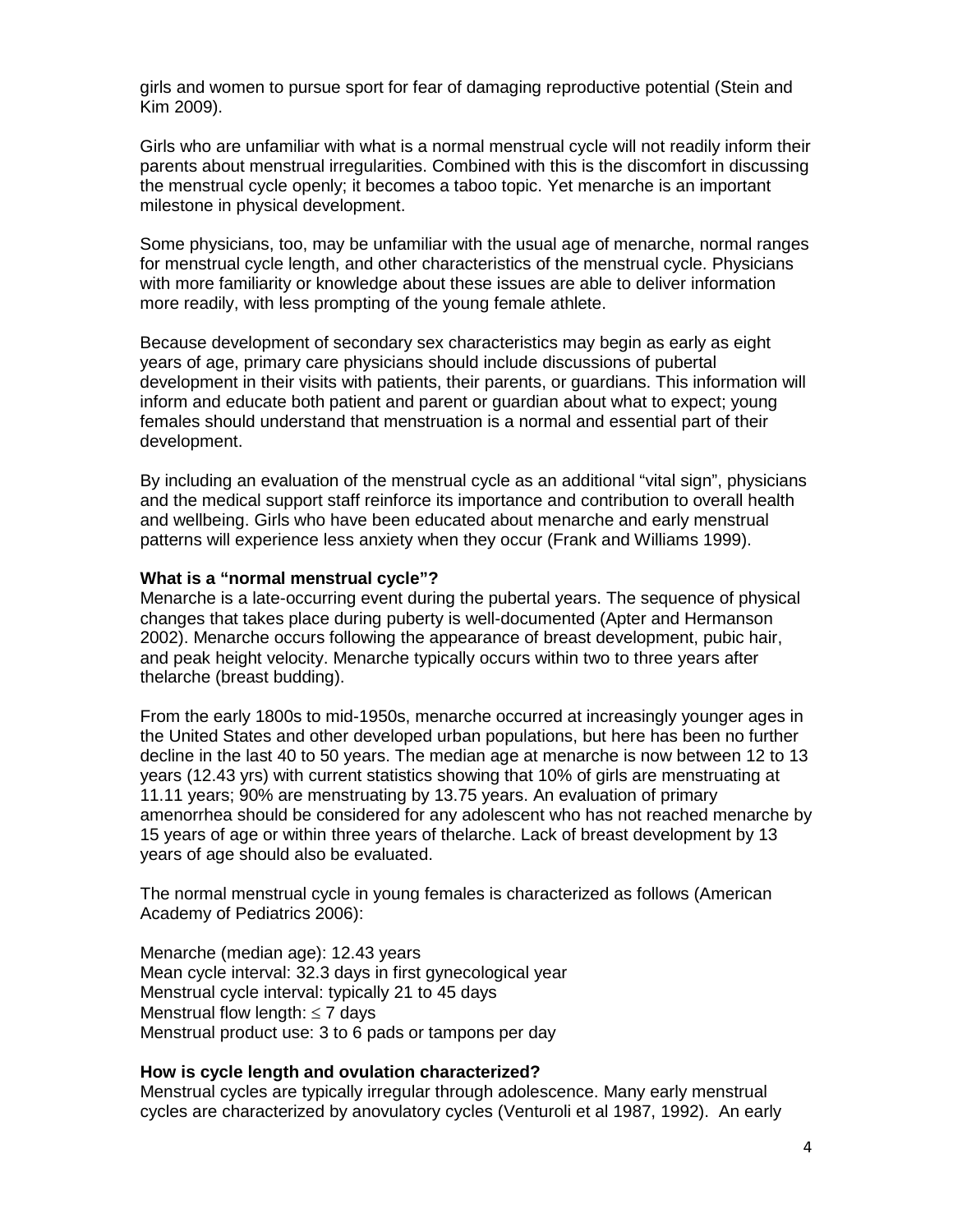onset of menarche is associated with earlier onset of ovulatory cycles while a later onset of menarche may take eight to 12 years until cycles are fully ovulatory. Most normal cycle range from 21 to 45 days even in the earlier gynecological age groups (Vuorento and Huhtaiemi 1992).

### **Menstrual cycle disturbances: a continuum**

Menstrual cycle disturbances may be viewed along a continuum (see chart below); on the left is the ovulatory cycle. This cycle will synthesize and coordinate the secretion of ovarian hormones across the cycle that support the development and maturation of an egg (ova) combined with aligned proliferation and secretion of the endometrial lining of usual length and interval. As menstrual characteristics move away from "normal" ovulatory cycles, they may show luteal phase defects, which are low concentrations of progesterone (for a short duration), become anovulatory (no mature egg is released), moving to an infrequent number of cycles (oligomenorrhea) until the far right of the continuum is reached at amenorrhea (no menses for three or more consecutive months, low estradiol concentrations, and low gonadotropin levels).



Investigating and identifying menstrual irregularities, regardless of age, is often timeconsuming and costly (DeSouza et al 2010). Extended sampling time periods are required, typically over three consecutive months, needing the collection of blood and/or urine, often on a daily basis. Because it is very difficult to get young athletes to comply with such measurements, much of the scientific literature relies on self-reporting to determine reproductive profile. Unfortunately, self-reporting is ripe with errors and inaccuracies so the available data must be interpreted with caution when this method is used to assess menstrual status. Self-reporting cannot differentiate between a luteal phase defect and an anovulatory cycle and will not determine the underlying cause of these disturbances. In addition, many of the studies have combined the conditions of amenorrhea with oligomenorrhea, which furthers the difficulties in understanding treatment options.

# **Do we need to fuss over these menstrual disturbances?**

In the late 1970s through early 1980s, researchers were examining the effect of strenuous exercise on reproductive function.

Amenorrhea was the most common disturbance investigated; numerous factors were identified in an attempt to explain why the menstrual cycle responded in this manner. Aside from transient infertility, there were no concerns expressed about exerciseassociated amenorrhea. However, in 1984, Barbara Drinkwater and her colleagues observed that lumbar bone mineral density was significantly lower in a group of amenorrheic athletes compared to an age- and competition-matched group of eumenorrheic athletes (Drinkwater et al 1984). The average age of these middledistance runners was 27 years, yet their lumbar bone mineral density resembled that of a 52-year-old woman. Amenorrheic athletes were hypoestrogenic and had lower bone mineral density compared to eumenorrheic controls. Follow-up studies in this group showed that bone loss may be largely irreversible. Estradiol is a key contributor to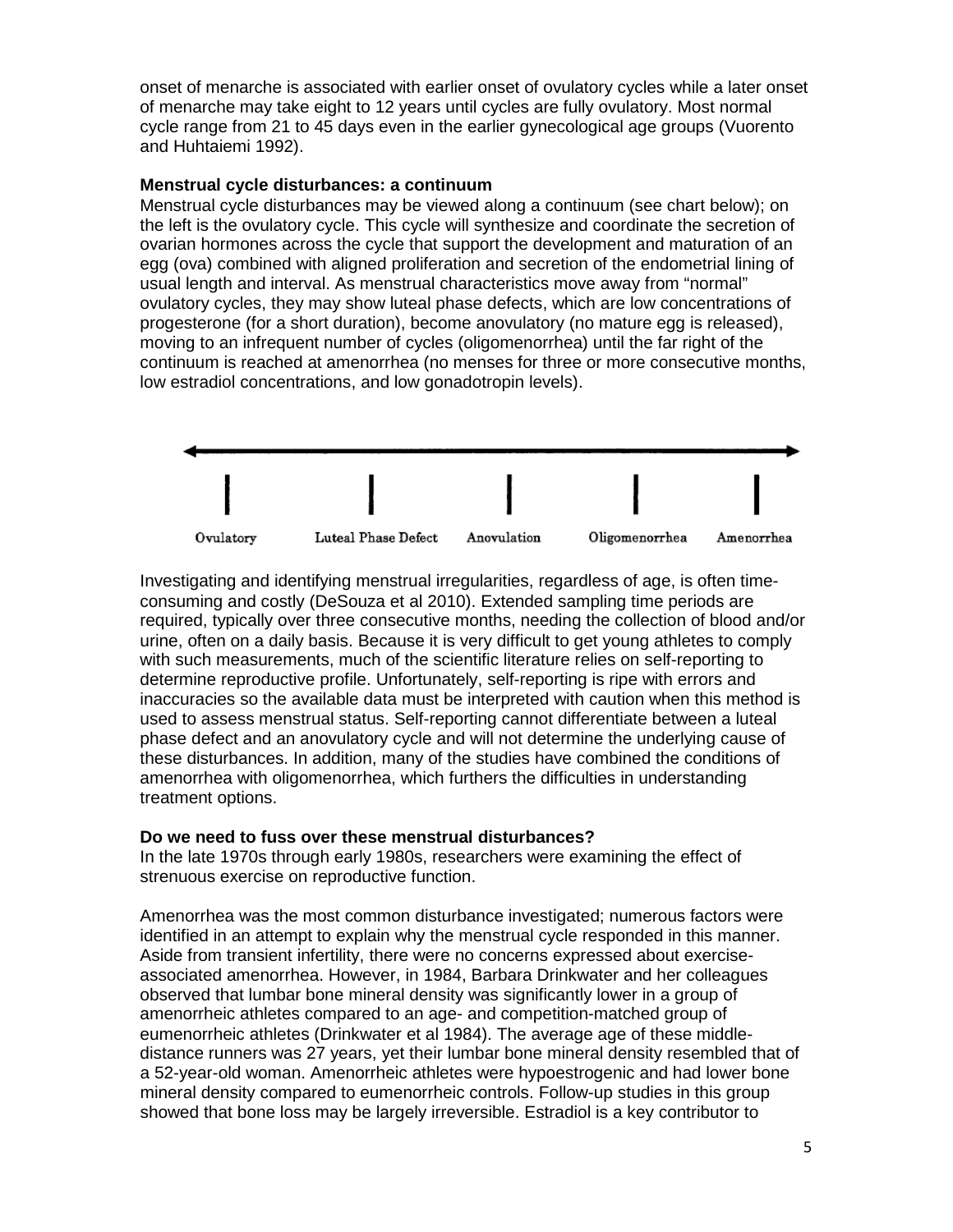skeletal formation so its deficiency in young athletic women is a risk factor for stress fractures, similar to that found in the post-menopausal population. It is also recognized that menstrual history is a powerful determinant of bone mineral density (Drinkwater et al 1990). Many studies followed and supported these early findings. This hallmark study changed the way investigators pursued the question surrounding the relationship between exercise and reproductive function.

In 1992, the American College of Sports Medicine (ACSM) identified three separate but inter-related conditions (amenorrhea, bone mineral loss, and disordered eating) and called them the "Female Athlete Triad" (Nattiv et al 1994). Studies investigating the association between amenorrhea and reduced bone mineral density determined that disordered eating was a key component of this condition (ACSM 1997). The Female Athlete Triad model has been examined extensively (Lebrun 2007) and the updated ACSM Position Statement (ACSM 2007) presents a revised interpretation on the initial triad model proposed in 1997 (see Figure 1).



In an exquisite series of experiments, Anne Loucks and her colleagues identified low energy availability as the key contributor to this condition. Her findings demonstrate that the failure to compensate dietary intake for the energy cost of exercise or training leads to a profound suppressive impact on reproductive function (Loucks 2003; Loucks and Thuma 2003; Loucks et al 1998). Reproductive function is a physiological process requiring energy. The cost associated with hormone synthesis, secretion, successful recruitment and development of ovarian follicles, oocyte maturation and ovulation, and formation of a corpus luteum is significant. When energy is scarce (due to inadequate intake, excessive energy expenditure, or a combination of both), metabolic fuel is redirected from expendable processes such as reproduction and fat deposition to those processes most important for immediate survival such as cell maintenance, circulation, and neural activity. The severity and duration of the energy deficit will influence the degree of menstrual dysfunction.

Menstrual irregularities and bone status may be an indication of other potential injuries as well. High school athletes reporting oligomenorrhea or amenorrhea during the previous year, or having a lower than expected bone mineral density, were at increased risk for a musculoskeletal injury (Rauh et al 2010). The majority of injuries were to the

# **Figure 1**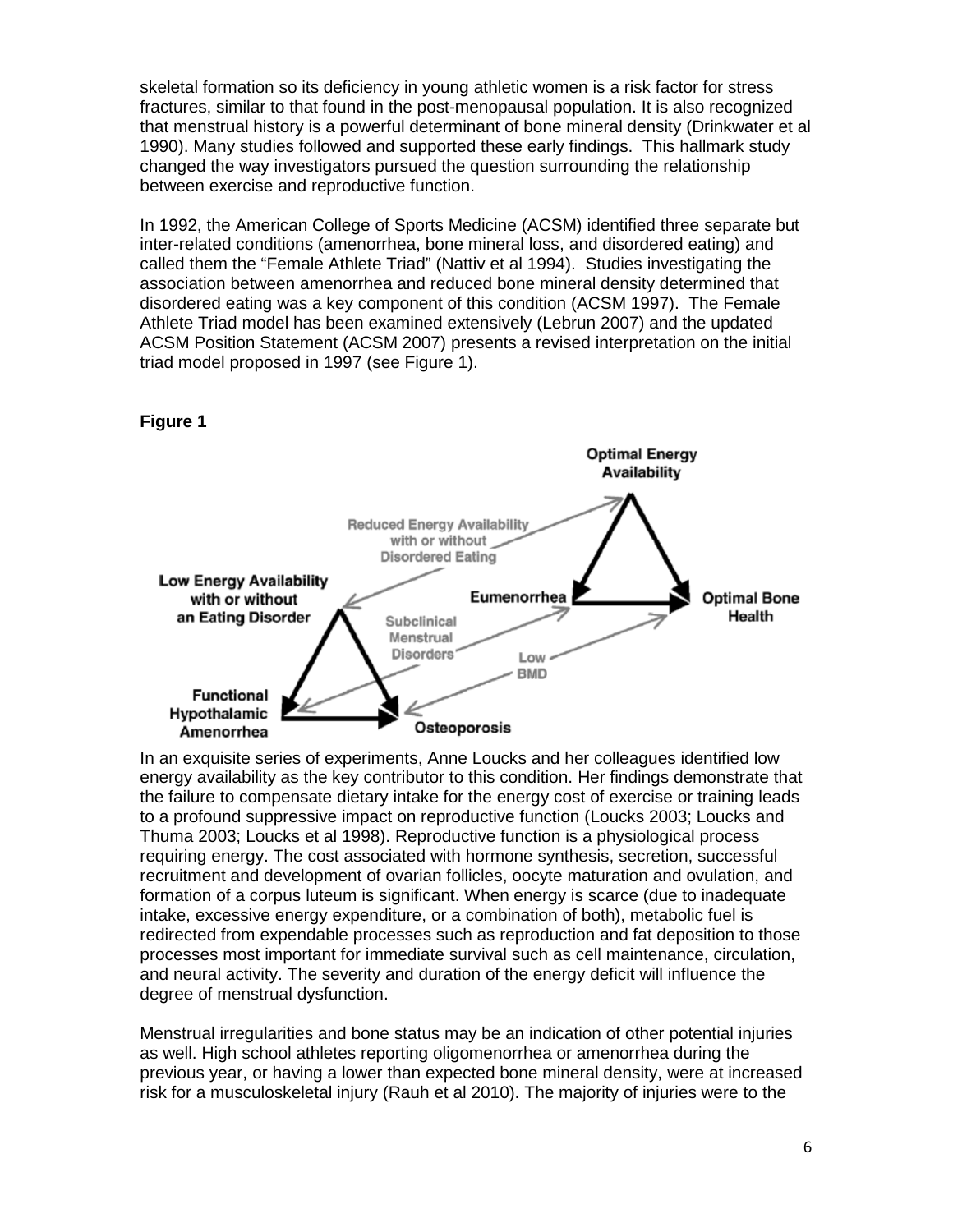lower body such as the hip, pelvis, knee, lower leg, and ankle and resulted in an average lost time of 22 days or more.

Thein-Nissenbaum et al (2011) reported similar findings. The prevalence of disordered eating, menstrual dysfunction, and musculoskeletal injury in 311 female high school athletes was 35.4%, 18.8%, and 65.6%, respectively. Athletes who reported disordered eating were over two times more likely to be injured as compared to those reporting normal eating behaviours; those with a history of a prior injury were over five times more likely to be injured during the sports season.

In addition to low bone mineral density and increased risk of musculoskeletal injury, other metabolic and health-related conditions accompany this hypoestrogenic (low estrogen), energy-deficient state such as

- impaired cardiovascular function due to reduced endothelium-dependent arterial vasodilation (Hoch et al 2003), which lowers the perfusion of working muscle.
- impaired skeletal muscle oxidative metabolism (Harber et al 1998), which slows recovery time particularly after exhaustive bouts of exercise.
- impaired lipid profile due to elevated low-density lipoprotein cholesterol levels (Friday et al 1993; O'Donnell and DeSouza 2004).

### **How common are menstrual disturbances?**

Menstrual disturbances are reported to range from 6 to 43% in runners (Feicht et al 1978; Glass et al 1987) and 1 to 31% in both high school and collegiate athletes (Beals and Hill 2006; Beals and Manore 2002). The wide ranges are likely due to differences in the sports examined combined with the varying methods used to detect a menstrual irregularity (as discussed earlier). Female athletes participating in low body weight, aesthetic, or weight category sports are at increased risk for menstrual irregularities and osteopenia (bone mineral loss) due to energy deficiency or low energy availability. These rates far exceed those reported for the general, non-athletic population (Bachmann and Kemmann 1982; Pettersson et al 1973; Singh 1981).

DeSouza et al (2010) examined the prevalence of subtle and severe menstrual disturbances in exercising women using daily hormone measures over two to three consecutive months. Participants from a variety of sports, with menstrual cycles of 26 to 35 days along with those with oligomenorrhea and amenorrhea, were investigated. Findings revealed that approximately half of the exercising women experienced subtle menstrual disturbances (LPD and an ovulation) and 37% were considered amenorrheic.

When compared to sedentary women, key findings show 95% of sedentary women having ovulatory cycles and 5% with LPD, while 48% of the exercising women have ovulatory cycles and 27% have LPD. DeSouza et al (2010) concluded that menstrual cycle length is NOT an accurate marker of ovarian function in this population.

### **Are all menstrual disturbances explained by an energy deficit?**

Although much has been learned about menstrual irregularities, the underlying mechanisms, and consequences, irregular menses in athletes may also be associated with other conditions that cannot be ignored, including pregnancy, endocrine disorders, and acquired medical conditions (Awdishu et al 2009). With growing knowledge of the Female Athlete Triad, it may be tempting to explain all forms of menstrual disturbances as a result of an energy deficit. If it were this simple, the remedy would be to add energy to the daily intake of the athlete and/or modify the energy cost of their training (Loucks 2003).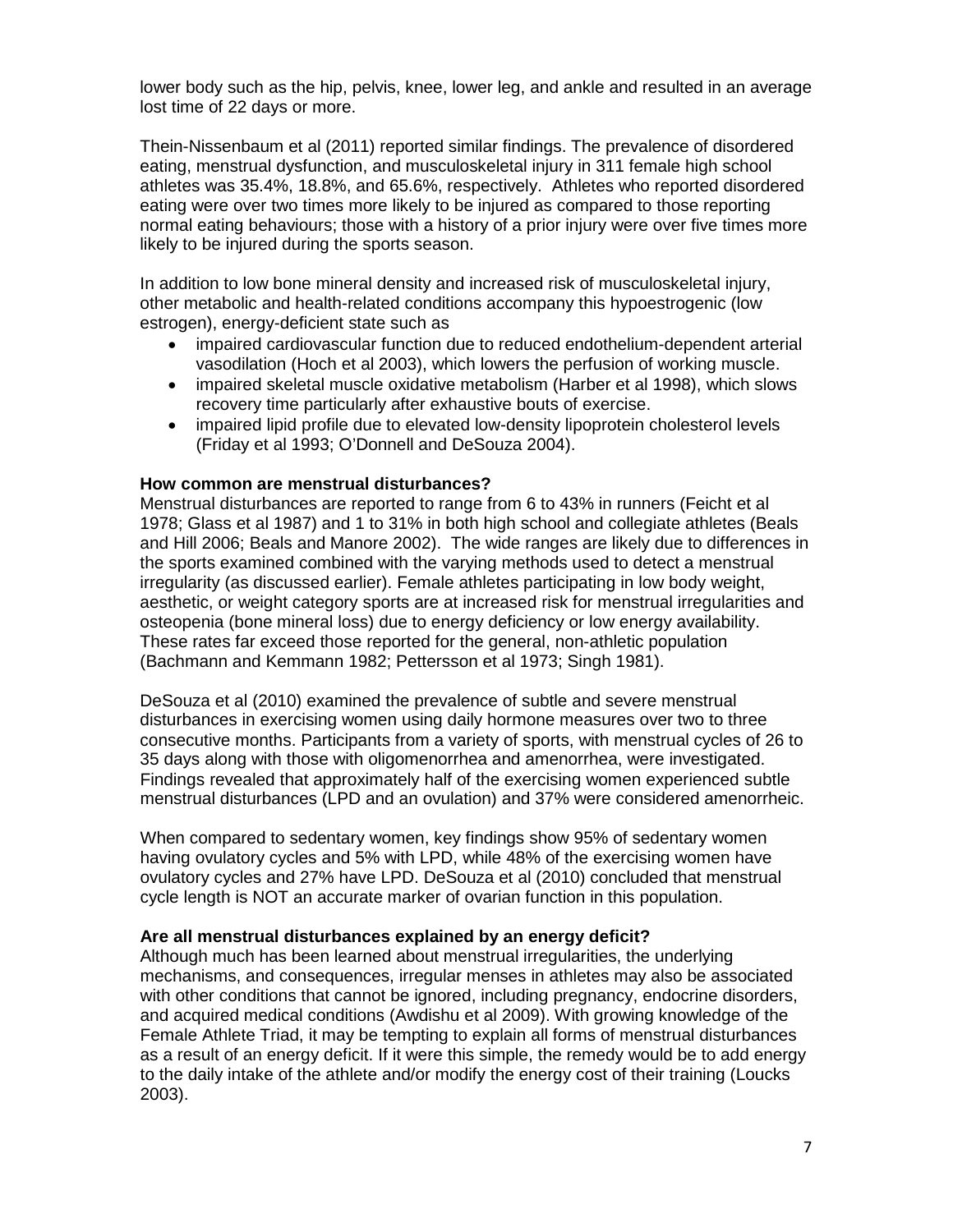Another common cause of oligomenorrhea is polycystic ovarian syndrome (PCOS); this condition causes prolonged intervals between menstrual periods. PCOS accounts for 90% of hyperandrogenism among females and is quickly becoming an alternative cause of menstrual disorders in athletes, particularly in the case of primary amenorrhea and for athletes involved in power sports (Hagmar et al 2009; Awdishu et al 2009).

Hagmar et al (2009) investigated menstrual status, body composition, and biomarkers of energy availability in 90 female Olympic athletes participating in power, endurance, and technical sport disciplines. Oral contraceptive pills (OCP) were being used by 47% of the athletes. Of those not using OCP, 27% had menstrual disturbances, which were largely explained by the hyperandrogenic condition of PCOS, not by the characteristic hormonal profile of an energy deficit state. The hormonal profile of the hyperandrogenic woman differs from that of the low energy availability athlete; blood concentrations of testosterone and luteinizing hormone are substantially higher in those athletes with evidence of polycystic ovaries compared to those athletes with an energy deficitassociated menstrual disturbance.

The incidence of polycystic ovaries detected with ultrasound in the athletes not using OCP was 37%. This is quite high compared to the incidence of approximately 20% in the general non-athletic population (Lowe et al 2005).

Interestingly, elevated androgens are associated with improved performance and appear to provide protection from a hypoestrogenic environment such as loss of bone mineral density. Rickenlund et al (2004) noted that hyperandrogenic athletes performed significantly better on the Beep Test, a multi-stage fitness test, and time trials to exhaustion compared to normally menstruating athletes with normal androgen levels. These authors suggest that the anabolic state may be related to increased strength and power.

Awdishu et al (2009) discuss the importance of an accurate diagnosis of menstrual disturbance. Knowing that exercise-associated menstrual disturbances are not solely due to low energy availability, it is imperative to clearly differentiate between the two conditions using metabolic and hormonal profiling. Hyperandrogenism must be ruled out before assuming it is the result of an energy deficit. Attempts to correct an energy deficit without prior confirmation of the athlete's energy and hormonal status may lead to unnecessary weight gain or altered body composition.

### **Oral contraceptive pill (OCP): the pros, cons and unknowns**

Reports of the use of OCPs range from 50% to 90% in countries such as Germany, France, the United Kingdom, Spain and Italy. It is estimated that the prevalence of OCP use in athletic women matches that of women in the general population (Benagiano et al 2006; Bennell et al 1999; Burrows and Peters 2007). Most female athletes primarily choose to use the OCP for contraceptive purposes, but cycle manipulation and control of premenstrual symptoms are secondary advantages of its use (Bennell et al 1999). With an increasing use of OCP among female athletes, it is important to identify the consequences of its use, beyond those intended for contraception. There are many different types of OCP combinations, varying in androgenicity, dose, and type of synthetic estradiol and progesterone.

Burrows and Peters (2007) provide an excellent overview of the effects of OCP (monophasic or triphasic preparations) on athletic performance. Their findings are briefly summarized below: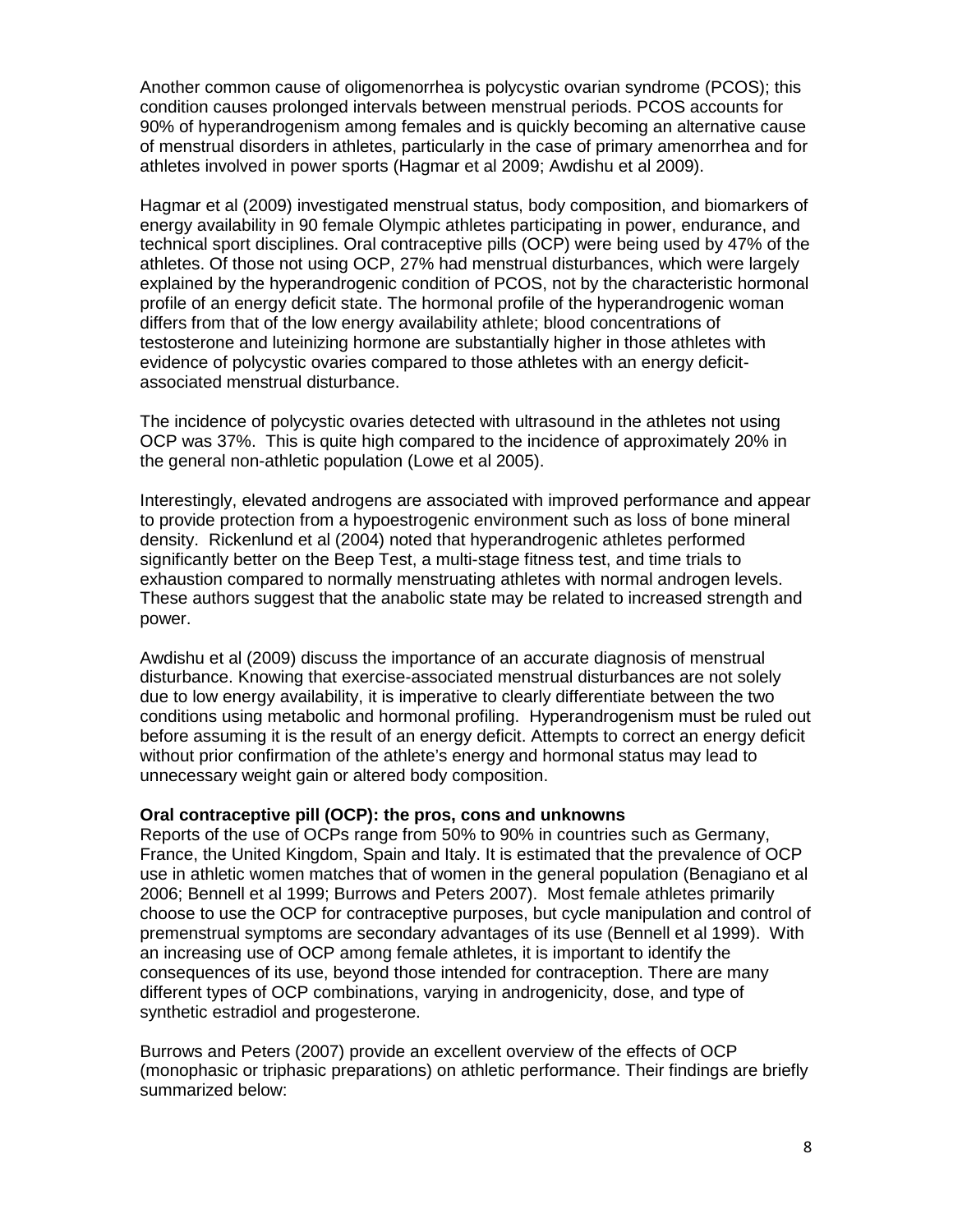Body composition: OCP use reveals inconsistent findings; increases and decreases in body weight have been observed.

Core temperature: OCP use may increase core temperature especially for events lasting more than 60 minutes.

Metabolism and substrate utilization: OCP use may have some muscle glycogen sparing, but in the absence of a randomized controlled trial, this cannot be confirmed. Aerobic capacity: Triphasic preparations appear to have a more pronounced impairment compared to monophasic.

Cardiovascular effects: There is insufficient data so no conclusion can be stated. Anaerobic capacity: OCP use likely has no impact due to the short duration of events. Muscle strength: OCP use has revealed nothing conclusive or of significant impact. Recovery: No data is available.

Regardless of these reported findings, each athlete will respond to OCP use in an individual fashion and these should be considered when making decisions about its continued use.

Increased awareness of exercise-associated menstrual irregularities and the known impact of hypoestrogenic status on bone mineral density have resulted in the use of OCP as a first line of treatment for this population (Hartard et al 2004, 2007). The logic of replacing diminished endogenous estradiol in the form of exogenous hormone therapy is understandable, yet the findings do not support this continued treatment (Liu and Lebrun 2006). Vescovi et al (2008) completed a systematic review of nine studies of women with exercise-associated functional hypothalamic amenorrhea who were treated with OCP or estrogen therapy and found some improvement in bone mineral density, but overall the treatment did not restore bone mass to that of age-matched controls.

Another emerging issue is the age of first OCP use in female athletes. Puberty is a critical time for the accrual of peak bone mass in adolescent girls with skeletal maturity being reached between the second and third decade of life (Schiessl et al 1998). Use of OCP in pubertal girls suppresses endogenous production of estradiol long before skeletal maturity is reached so the question must be asked: does exogenous estradiol (ethinyl estradiol) provide adequate support for the young growing skeleton? Use of combined OCP before attainment of peak bone mass is adolescents is common, yet there is surprisingly little data on the impact of its use in this population.

An insightful review by Agostino and Di Meglio (2010) questions the use of OCP with low-dose ethinyl estradiol in adolescents. The rationale for its use is to reduce the risk of adverse events such as thromboembolic complications or stroke, but there are concerns that this may be inadequate for promoting optimal bone mineral deposition in this age group. Even in young healthy women, the use of OCP containing 30-40 ug of ethinyl estradiol causes a 3- to 6-fold greater risk of venous thrombosis compared to non-users (World Health Organization 1998). Although cardiovascular risk reduction with the lower dose is not known, adolescents using low dose (20ug) ethinyl estradiol may risk impaired skeletal maturation. Agostino and Di Meglio recommend that first-line choice of OCP for adolescents should be one with 30ug or more of ethinyl estradiol, unless it is medically contraindicated or poorly tolerated in the past.

Research studies from Germany respond to the questions raised by Agostino and Di Meglio (2010) and have demonstrated that OCP use in skeletally-immature girls interferes with normal acquisition of peak bone mass (Hartard et al 2004, 2007). They observed that OCP use for more than three years in women younger than 22 years of age or OCP use for more than 50% of the time after menarche in women aged 22 to 35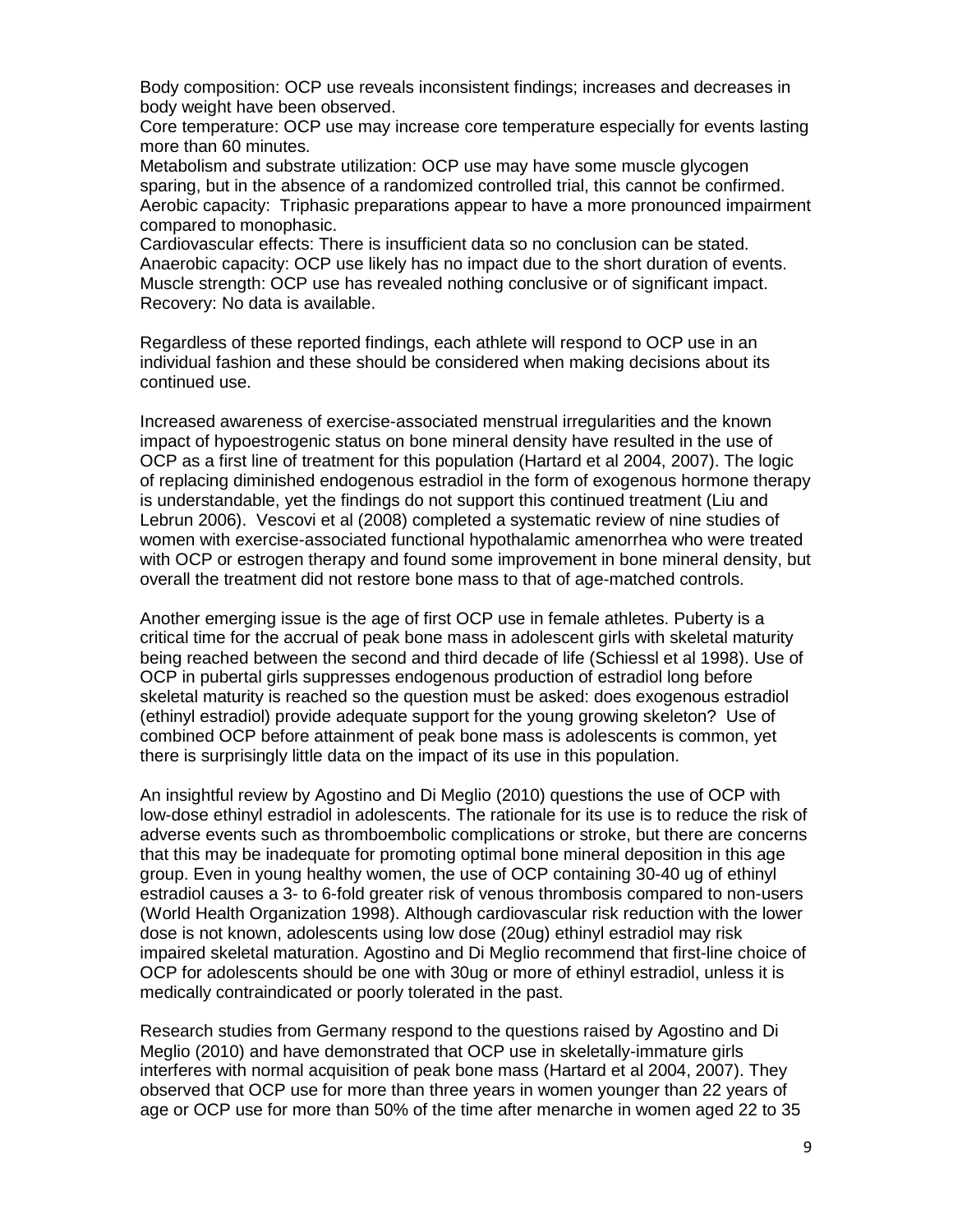years was associated with a 7.9% lower spine BMD and 8.8% lower proximal femur BMD, when compared to control subjects who had used OCP for a short period of time (less than three months).

Others support these findings and report that spine and femur bone mineral density are lower in those women who had used OCP for greater than three months. Two large epidemiological studies in Great Britain noted an increased relative risk for fractures in premenopausal women who had ever used OCP compared with those who had never used OCP (Cooper et al 1993; Vessey et al 1998).

Conclusions from these studies indicate that the age of first OCP use and duration of use appears to be the major determinant of spine BMD in young endurance runners; BMD decreases were positively correlated with early gynecological age of first OCP use and treatment duration. Loss of bone mineral mass or lack of attaining peak skeletal mass may have serious long-term implications in the adolescent population. These differences in hip and spine BMD may be associated with a substantially higher fracture risk in endurance athletes using OCP later in their life. It is unclear if these negative effects are reversible after discontinuation of OCP use or influence long-term risk for osteoporosis later in life. Therefore, further investigations will be essential to address these concerns.

# **Summary**

"Using the menstrual cycle as an additional vital sign adds a powerful tool to the assessment of normal development and the exclusion of pathological conditions" (American Academy of Pediatrics 2006). Tracking menarche and monitoring the menstrual status of young female athletes needs to be integrated into the athlete development pathway. Developing and training young female athletes is challenging and complex; by implementing education and awareness of menstrual function, young athletes and their families will be better equipped to respond to the demands of training and competition.

Menstrual status is an indicator of overall health and well-being; it provides information about energy status, risk of musculoskeletal injury, nutritional intake, metabolic and hormonal condition, recovery and other areas relevant to peak performance. In addition, with an increasing use of OCP among skeletally-immature girls, coaches and parents need to be informed about the recent findings regarding bone mineral health in this population.

# **Key Terminology**

ACL: anterior cruciate ligament, major stabilizing ligament in knee

Amenorrhea/Amenorrheic: no menses for three or more consecutive months

Anovulation: absence of ovulation

BMD: bone mineral density

Endothelium-dependent arterial vasodilation: The endothelium is the thin layer of cells that lines the interior surface of blood vessels. The cells that make up the endothelium are important regulators of vascular health and control processes such as inflammation, blood clotting, and vascular tone (vasoconstriction and vasodilation). Vascular tone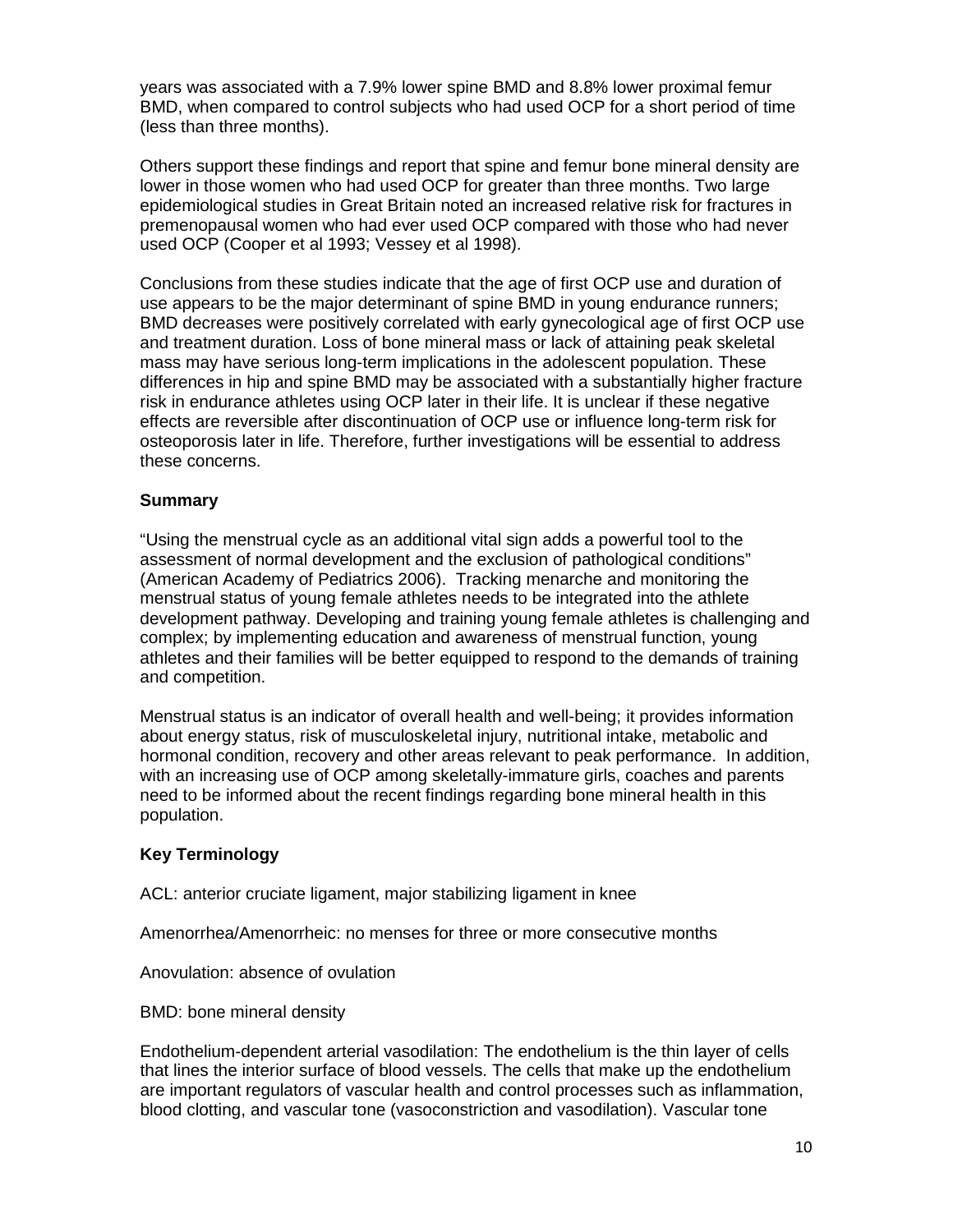alters the diameter of blood vessels in response to bodily demands and directs blood to where it is needed most. Endothelium-dependent arterial vasodilation describes the functional contribution of the endothelium in regulating vascular tone of the arterial system.

Eumenorrhea/Eumenorrheic: normal menstrual cycle with a 22 to 41 day interval (average of 28 to 29 days), lasting less than 7 days

Female Athlete Triad: a combination of three separate but inter-related symptoms of amenorrhea, bone mineral loss, and disordered eating

Gonadotropin: protein hormones secreted by the anterior pituitary gland that are central in regulating normal growth, sexual development, and reproduction

Hyperandrogenism: excessive production or secretion of androgens (for example, testosterone)

Hypoestrogenic: lower level than normal of estradiol, a key steroid hormone produced in the ovary

Luteal Phase Defects: lower than normal concentrations of progesterone often combined with a shorter than normal duration

Monophasic oral contraceptive pill: describes fixed doses of synthetic estrogen and progestogen that remain the same across the pill cycle (usually 21 days)

OCP: oral contraceptive pills

Oligomenorrhea: infrequent number of menstrual cycles occurring at intervals of greater than 45 days resulting in less than 9 cycles per year

Osteopenia: bone density lower than normal

Oxidative metabolism: a chemical reaction that is critical for cells to gain useful energy to fuel needed functions

PCOS: polycystic ovarian syndrome

PFJ: patellofemoral joint

Triphasic oral contraceptive pill: describes three different doses of estrogen (or sometimes progestogen) that are increased across the pill cycle

#### **References available upon request**

### **About the author**

Vicki Harber is a full professor at the University of Alberta in the Faculty of Physical Education and Recreation and holds a cross-appointment in the Department of Obstetrics and Gynecology. Her research examines hormonal and metabolic adaptations to regular physical activity in women of all ages and levels of fitness. She is a member of the Canadian Sport for Life leadership team and is helping shape athlete development programs for young female athletes across the country. She obtained her